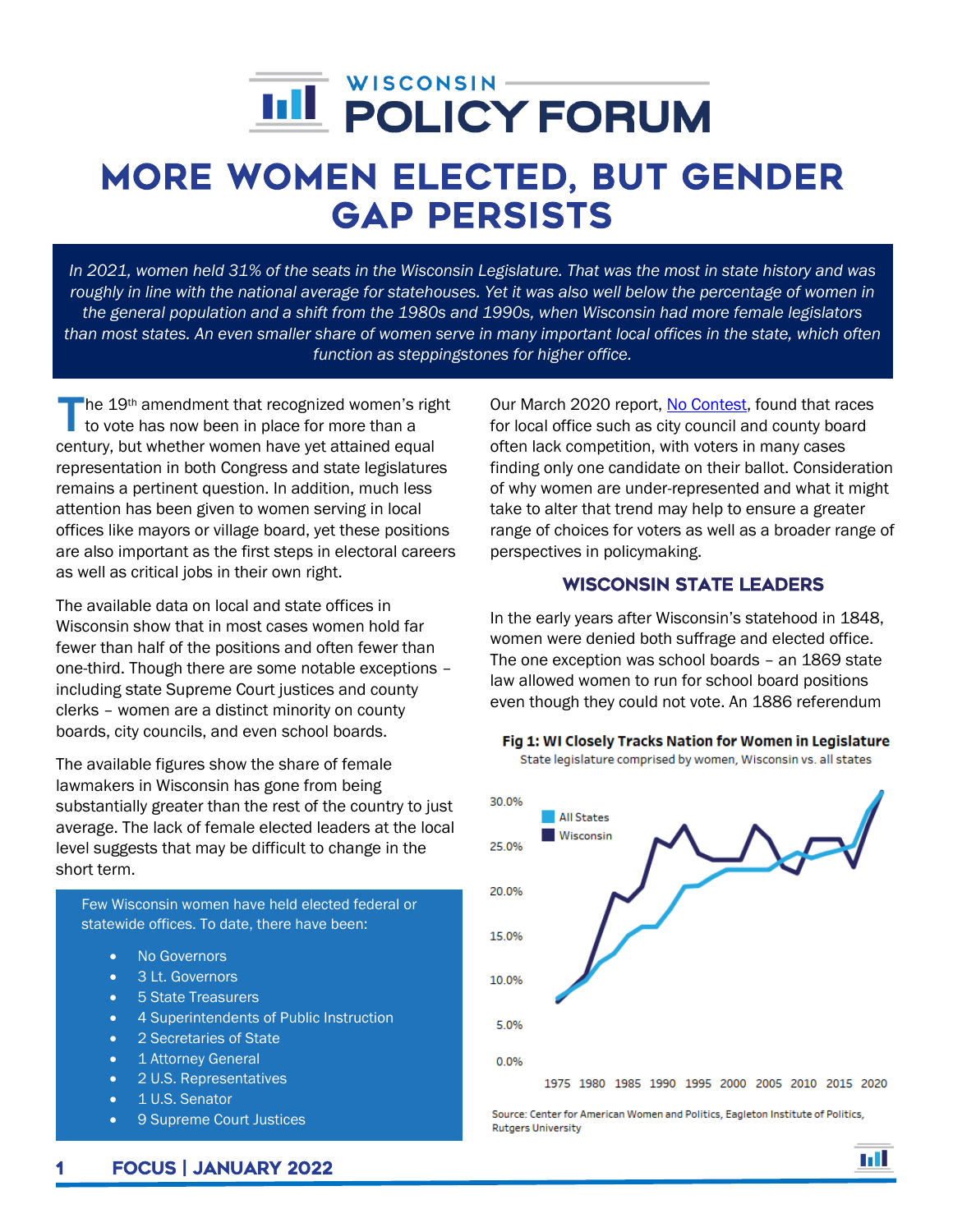recognized women's suffrage for school-related matters only.

It wasn't until 1920 that women in Wisconsin won the right to vote through the 19<sup>th</sup> amendment, and the right to run for office was further bolstered by a 1921 state law recognizing the same legal rights and privileges for women as men. Three women were elected to the state Assembly in 1925, but it took 50 more years for a woman to be elected to the Senate and for the number of women in both houses to grow steadily.

Data compiled by the Center for American Women and Politics at Rutgers University (CAWP) show the share of women holding legislative seats in Wisconsin rose from 7.6% in 1975 to 31% in 2021, with women now holding a record 41 of the 132 legislative seats in both houses (see Figure 1 on page 1). Yet other states have made greater progress, and the percentage of women holding legislative seats in Wisconsin has gone from outpacing the rest of the nation in the 1980s, 1990s, and early 2000s to being just average today.

Further analysis of CAWP data as well as historical records from Wisconsin Blue Books shows that, since about 2009, the growth of women in the Legislature was driven by a rise among Democratic lawmakers. Twenty-seven Democrats out of 50 (54%) are now women, compared to 14 Republicans out of 82, or 17% (see Figure 2). That is a shift from the 1990s and early



Makeup of Wisconsin legislature\* by gender, 1975-2021



Sources: Wisconsin Blue Books and Center for American Women and Politics, Eagleton Institute of Politics, Rutgers University. \*Percentages are based on data recorded at session inaugurations. Political and gender composition of members can fluctuate modestly over the course of the year for reasons such as special elections

#### Figure 3: More Women in Cabinet Positions Today

% of governor's cabinet comprised of women, 1997-2021 by governor



Source: Wisconsin Women's Council and Wisconsin Blue Books. \*Cabinet officials can change over the course of a year. These figures are based on the public officials listed in historical Wisconsin Blue Books.

2000s, when the share of women in both parties was relatively similar.

Additional insight into women's service in high-level state positions can be gleaned from looking at appointed positions in the governor's cabinet. Using data provided by the Wisconsin Women's Council as well as Blue Books, Figure 3 shows the cabinet makeup for each administration dating back to 1997. The general trend has hovered at or below 33%, although the current cabinet under Governor Tony Evers has equal representation for the first time in state history at 53% (9 of 17 positions).

### Other elected offices

With a handful of exceptions, women hold municipal, county, and judicial elected office at rates lower than seats in the state Legislature. Using available 2021 and 2015 data from the Wisconsin Women's Council, Figure 4 compares data for elected offices across all levels of government in the state.

The positions with the highest representation of women are clerk of courts (93%), Wisconsin Supreme Court justices (86%), county treasurers (83%), county clerks (82%), county register of deeds (82%), court of appeals (44%), school boards (44%), and tribal councils and legislatures (36%). In most municipal and county offices, however, women fill 29% or fewer of elected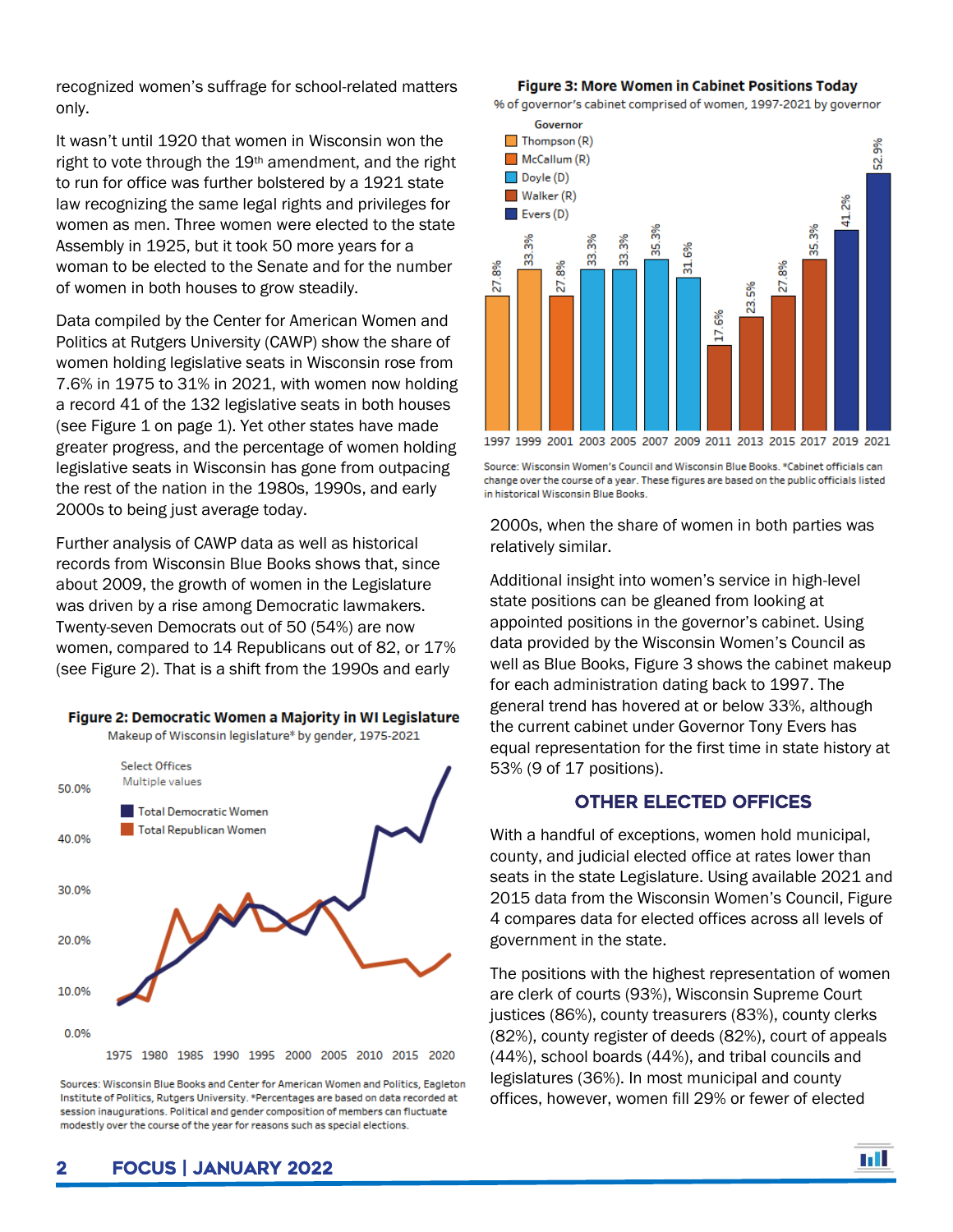

#### Figure 4: Elected Women in Wisconsin Government

% of positions held by women in 2021\*

Source: Wisconsin Women's Council. \*Municipal judge figures are from 2015.

positions. For instance, in 2021, women held approximately 29% of Wisconsin's 1,500 city council positions, 27% of 2,500 village board trustee positions, and 24% of 1,600 county board supervisor positions. These figures include leadership positions but viewed separately, women hold 17% of village board president seats, 12.5% of county board chair positions, and 9% of tribal chair or president positions. The lowest areas of representation are city mayor (13%) and county sheriff offices (6%).

In the judiciary, women occupied 44% of court of appeals seats and 32% of circuit court seats in 2021, and the most recent available data from 2015 shows that women held 19% of municipal judge seats –a contrast with the Supreme Court. These relatively low numbers may be partially explained by a [2018 U.S.](https://www.census.gov/library/stories/2018/05/women-lawyers.html)  [Census Bureau analysis,](https://www.census.gov/library/stories/2018/05/women-lawyers.html) which found that only 38% of lawyers nationally are women. However, the analysis found women and men between the ages of 25 and 34 hold roughly equal numbers of attorney positions, suggesting that the situation has at least the potential to improve over time.

Notably, the representation of women in nearly all offices shown in Figure 4 has grown since 2015. The share of women elected as circuit court judges, district attorneys, and State Supreme Court justices grew by 15 percentage points. However, women holding offices in municipalities and counties saw slower growth. The proportion of women serving as village board trustees and county board supervisors each grew by five percentage points, while their share on city councils grew by six percentage points and among city mayors by one. The Legislature saw a five-percentage-point growth in female representation while tribal councils and legislatures saw a six-percentage-point decline. Women held 9% of county executive positions in 2015, but are currently at zero.

As of January, the Wisconsin Supreme Court leads the nation with six out of seven, or 86%, of its seats held by women, according to a review by the Forum. In addition, Annette Kingsland Ziegler serves as the third female chief justice of the court in a row. As noted earlier, however, women account for far fewer of trial and municipal court judges.

## Insights and Conclusion

Two pertinent questions that arise from our findings are whether there are actions that could be undertaken to encourage more women to run for office as a means of increasing electoral competition, and what might be the impact of having more equal gender representation across elected officials?

With regard to the latter question, one insight comes from the **Marquette Law School Poll, which has** [shown](https://lubarcenter.shinyapps.io/MLSPCrosstabs/) that women and men in Wisconsin tend to [prioritize certain issues differently.](https://law.marquette.edu/poll/wp-content/uploads/2018/10/MLSP50CrosstabsRV.pdf) For example, in an October 2018 poll, health coverage received the highest percentage of responses among women when asked to cite the state's most important issue, while K-12 education ranked second. Conversely, jobs and the economy received the highest percentage of responses among men and the condition of roads and infrastructure received the second-highest, narrowly outpacing K-12 schools.